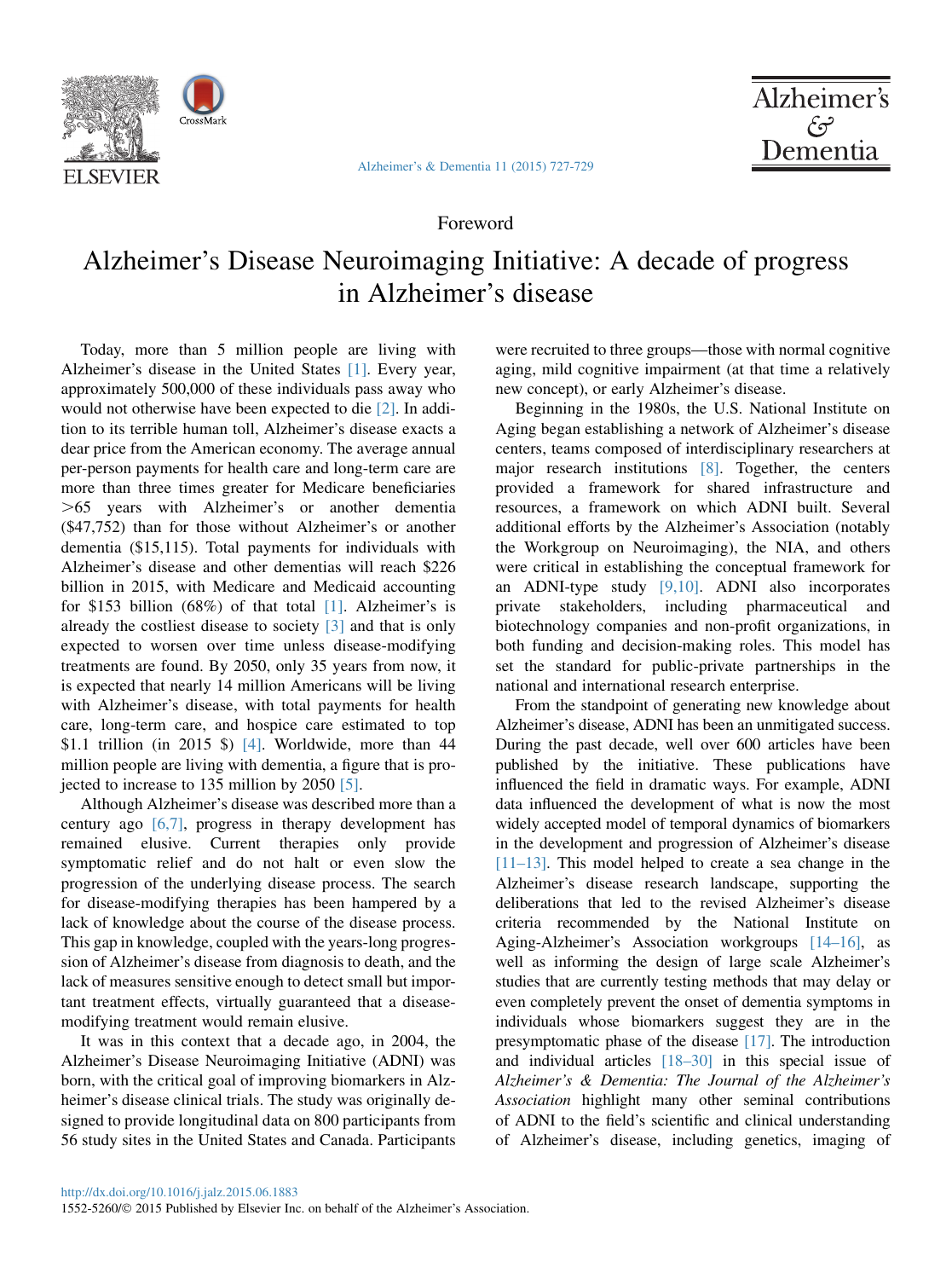<span id="page-1-0"></span>Alzheimer's pathology in the living brain, enhancing the reliability and validity of cognitive measures, and clarifying disease prognosis.

The contributions of ADNI have expanded past the research arena and into clinical practice. In 2004, the new technology of amyloid imaging using positron emission tomography (PET) was being explored, allowing researchers to see for the first time amyloid buildup in the living human brain [\[31\]](#page-2-0). Recognizing the potential for this technology, the Alzheimer's Association provided funding to include amyloid PET imaging in ADNI. The results of the amyloid PET imaging add-on study prompted the requirement of amyloid imaging for all participants in subsequent ADNI renewals. Furthermore, the success of amyloid imaging in ADNI provided support for the 2012 approval by the U.S. Food and Drug Administration (FDA) of the first amyloid PET imaging agent. Three amyloid PET imaging agents are now approved for clinical use by both the FDA and the European Medicines Agency. Data from ADNI and related studies have also been used to develop ethical guidelines for the disclosure of amyloid status and dementia risk [\[32\].](#page-2-0) In the clinic, ADNI has contributed invaluable knowledge regarding the development and progression of cognitive and neuropsychiatric signs and symptoms in Alzheimer's disease, which in turn has informed diagnosis, prognosis, and clinical decision making.

A major reason for the success of ADNI is its commitment, from the very beginning, to open data sharing. This model allows for the valuable data collected to be accessed and analyzed by researchers all over the world. In addition to the original North American ADNI, this commitment to data sharing has now carried over to the Alzheimer's Association-led Worldwide ADNI (WW-ADNI). WW-ADNI includes initiatives in North America, Europe, Japan, Australia, Taiwan, Korea, China, and Argentina [\[26\].](#page-2-0) The groundwork for data standardization and harmonization laid by ADNI is supporting the work being done today by WW-ADNI members. ADNI required the development of new computer architecture for storing and sharing clinical and biomarker data, which later spurred the development of a federated network for storing, sharing, and analyzing data from multiple large Alzheimer's data sets—the Global Alzheimer's Association Interactive Network (GAAIN; [www.gaain.org](http://www.gaain.org)).

Much of what we now know about Alzheimer's disease simply would not yet be known without ADNI. Looking to the future, ADNI data and the ADNI model will continue to be used to inform strategies for clinical trial design, and we will soon begin to see results from prevention studies built around the framework of knowledge that ADNI has provided [\[15\]](#page-2-0). WW-ADNI will continue to expand, collecting clinical and biomarker data from around the globe and making it freely available to researchers. In addition to amyloid imaging, tau imaging is now becoming a reality and may be included in the next iteration of ADNI. Given evidence suggesting that tau-based neurofibrillary tangles closely approximate the cognitive decline seen in Alzheimer's disease, the addition of tau imaging to ADNI may provide crucial information on its potential value as a surrogate biomarker in clinical trials, perhaps bringing effective treatments to the clinic faster than ever.

> William H. Thies\* Alzheimer's Association Chicago, IL, USA \*Corresponding author. Tel.:  $+1-312-335-5795$ ; Fax:  $+1-866-699-1240$ . E-mail address: [bill.thies@alz.org](mailto:bill.thies@alz.org)

## References

- [1] [Alzheimer's Association. 2015 Alzheimer's disease facts and figures.](http://refhub.elsevier.com/S1552-5260(15)02120-2/sref1) [Alzheimers Dement 2015;11:332–84.](http://refhub.elsevier.com/S1552-5260(15)02120-2/sref1)
- [2] [James BD, Leurgans SE, Hebert LE, Scherr PA, Yaffe K, Bennett DA.](http://refhub.elsevier.com/S1552-5260(15)02120-2/sref2) [Contribution of Alzheimer disease to mortality in the United States.](http://refhub.elsevier.com/S1552-5260(15)02120-2/sref2) [Neurology 2014;82:1045–50.](http://refhub.elsevier.com/S1552-5260(15)02120-2/sref2)
- [3] [Hurd MD, Martorell P, Langa KM. Monetary costs of dementia in the](http://refhub.elsevier.com/S1552-5260(15)02120-2/sref3) [United States. N Engl J Med 2013;368:1326–34.](http://refhub.elsevier.com/S1552-5260(15)02120-2/sref3)
- [4] Alzheimer's Association. Changing the trajectory of Alzheimer's disease: How a treatment by 2025 saves lives and dollars. Available at: [http://www.alz.org/documents\\_custom/trajectory.pdf](http://www.alz.org/documents_custom/trajectory.pdf). Accessed June 11, 2015.
- [5] Alzheimer's Disease International. Policy brief for heads of government: The global impact of dementia 2013-2050. Available at: <https://www.alz.co.uk/research/GlobalImpactDementia2013.pdf>. Accessed June 11, 2015.
- [6] [Alzheimer A. Uber eine eigenartige erkrangkung der hirnrinde. Allg Z](http://refhub.elsevier.com/S1552-5260(15)02120-2/sref6) [Psychiat 1907;64:146–8.](http://refhub.elsevier.com/S1552-5260(15)02120-2/sref6)
- [7] [Alzheimer A. Uber eigenartige krankheitsfalle des spateren Alters.](http://refhub.elsevier.com/S1552-5260(15)02120-2/sref7) [Z Gesamte Neurol Psychiat 1911;4:356–85](http://refhub.elsevier.com/S1552-5260(15)02120-2/sref7).
- [8] [Khachaturian ZS. A chapter in the development of Alzheimer's](http://refhub.elsevier.com/S1552-5260(15)02120-2/sref8) [disease research: A case study of public policies on the development](http://refhub.elsevier.com/S1552-5260(15)02120-2/sref8) [and funding of research programs. Alzheimers Dement 2007;](http://refhub.elsevier.com/S1552-5260(15)02120-2/sref8) [3:243–58](http://refhub.elsevier.com/S1552-5260(15)02120-2/sref8).
- [9] [Khachaturian ZS. Diagnosis of Alzheimer's disease: Two-decades of](http://refhub.elsevier.com/S1552-5260(15)02120-2/sref31) [progress. J Alzheimers Dis 2006;9:409–15.](http://refhub.elsevier.com/S1552-5260(15)02120-2/sref31)
- [10] [Khachaturian ZS. Perspective on the Alzheimer's Disease](http://refhub.elsevier.com/S1552-5260(15)02120-2/sref32) [Neuroimaging Initiative: Progress report and future plans. Alzheimers](http://refhub.elsevier.com/S1552-5260(15)02120-2/sref32) [Dement 2010;6:199–201.](http://refhub.elsevier.com/S1552-5260(15)02120-2/sref32)
- [11] [Jack CR Jr, Kknopman DS, Jagust WJ, petersen RC, Weiner MW,](http://refhub.elsevier.com/S1552-5260(15)02120-2/sref9) [Aisen PS, et al. Tracking pathophysiological processes in Alzheimer's](http://refhub.elsevier.com/S1552-5260(15)02120-2/sref9) [disease: An updated hypothetical model of dynamic biomarkers.](http://refhub.elsevier.com/S1552-5260(15)02120-2/sref9) [Lancet Neurol 2013;12:207–16.](http://refhub.elsevier.com/S1552-5260(15)02120-2/sref9)
- [12] [Jack CR Jr, Kknopman DS, Jagust WJ, Shaw LM, Aisen PS,](http://refhub.elsevier.com/S1552-5260(15)02120-2/sref10) [Weiner MW, et al. Hypothetical model of dynamic biomarkers](http://refhub.elsevier.com/S1552-5260(15)02120-2/sref10) [of the Alzheimer's pathological cascade. Lancet Neurol 2010;9:](http://refhub.elsevier.com/S1552-5260(15)02120-2/sref10) [119–28](http://refhub.elsevier.com/S1552-5260(15)02120-2/sref10).
- [13] [Jack CR Jr, Vemuri P, Wiste HJ, Weigand SD, Aisen PS,](http://refhub.elsevier.com/S1552-5260(15)02120-2/sref11) [Trojanowski JQ, et al. Evidence for ordering of Alzheimer disease](http://refhub.elsevier.com/S1552-5260(15)02120-2/sref11) [biomarkers. Arch Neurol 2011;68:1526–35.](http://refhub.elsevier.com/S1552-5260(15)02120-2/sref11)
- [14] [Albert MS, DeKosky ST, Dickson D, Dubois B, Feldman HH, Fox NC,](http://refhub.elsevier.com/S1552-5260(15)02120-2/sref12) [et al. The diagnosis of mild cognitive impairment due to Alzheimer's](http://refhub.elsevier.com/S1552-5260(15)02120-2/sref12) [disease: Recommendations from the National Institute on](http://refhub.elsevier.com/S1552-5260(15)02120-2/sref12) [Aging-Alzheimer's Association workgroups on diagnostic guidelines](http://refhub.elsevier.com/S1552-5260(15)02120-2/sref12) [for Alzheimer's disease. Alzheimers Dement 2011;7:270–9.](http://refhub.elsevier.com/S1552-5260(15)02120-2/sref12)